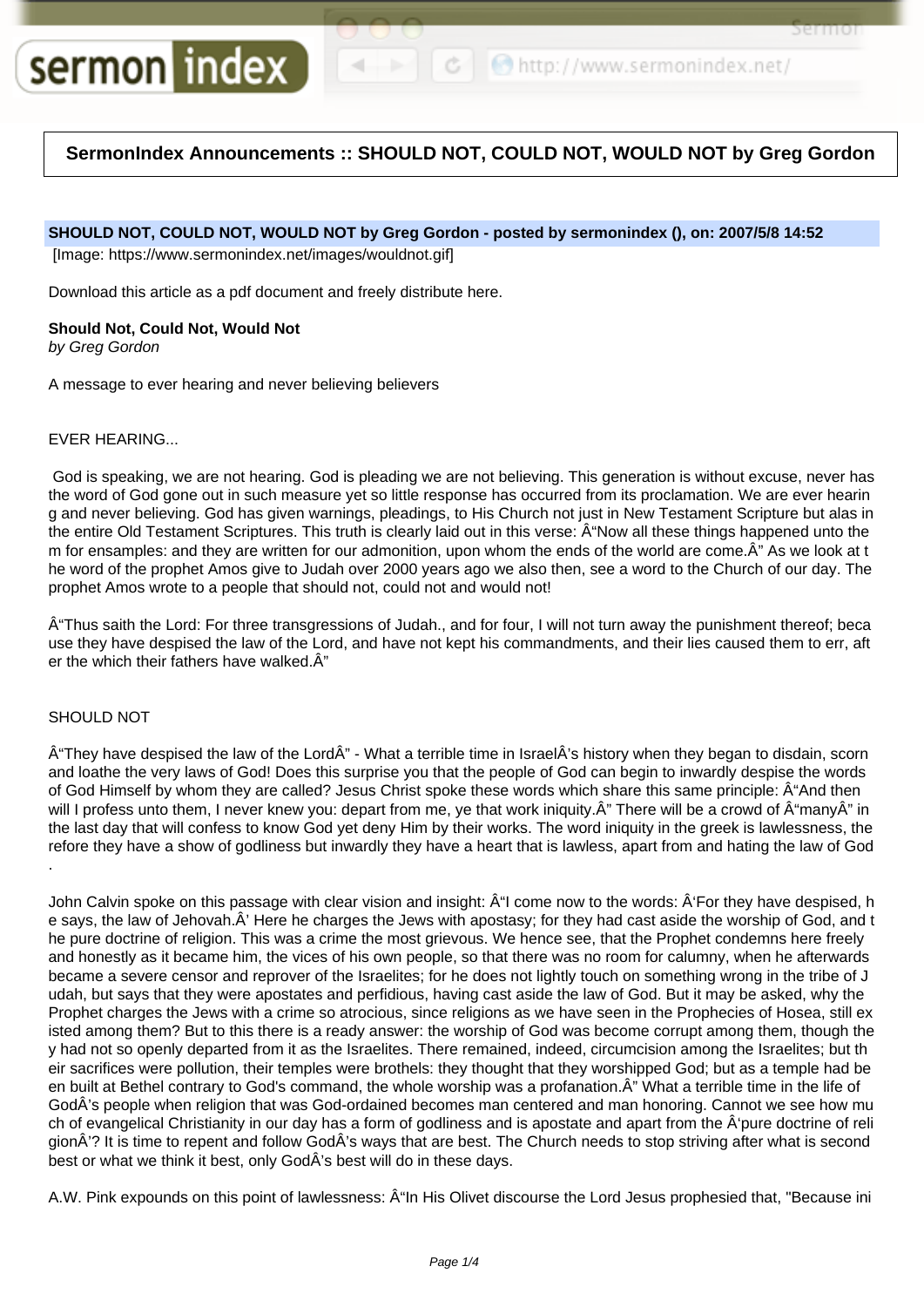# **SermonIndex Announcements :: SHOULD NOT, COULD NOT, WOULD NOT by Greg Gordon**

quity (Greek, lawlessness) shall abound, the love of many shall wax cold" (Matthew 24:12). Surely no anointed eye can f ail to see that this prediction is now" being fulfilled. Lawlessness abounds on every side. Men are bent on pleasing them selves. Authority is openly flouted. Discipline is becoming a thing of the past. Parental control is rarely exercised. Marria ge has, for the most part, degenerated into a thing of convenience. Nations regard their solemn treaties as  $\hat{A}$ 'scraps of p aper.Â' In the U.S.A. the 18th Amendment is despised on every side. Yes, "lawlessness" is abounding. And GodÂ's own people have not escaped the chilling effects of this; the love of many of them has waxed cold. $\hat{A}$ "

Church we  $\hat{A}$ " should not $\hat{A}$ " despise the law of the Lord. Let us not move ourselves into a place where we despise the co mmandments of God and the life abiding by the principles of the Word of God. J.C. Ryle stated many years ago: Â For a nother thing, let us beware of despising the law of the Ten Commandments. Let us not suppose for a moment that it is s et aside by the Gospel, or that Christians have nothing to do with it. The coming of Christ did not alter the position of the Ten Commandments one hairs breadth. If anything, it exalted and raised their authority. ( Romans 3:31.) The law of the Ten Commandments is God's eternal measure of right and wrong. By it is the knowledge of sin; by it the Spirit shows me n their need of Christ, and drives them to Him: to it Christ refers His people as their rule and guide for holy living. In its ri ght place it is just as important as  $\hat{A}$ 'the glorious Gospel. $\hat{A}'$  - It cannot save us: we cannot be justified by it; but never, ne ver let us despise it. It is a symptom of an ignorant ministry, and an unhealthy state of religion, when the law is lightly est eemed. The true Christian  $\hat{A}$  delights in the law of God. $\hat{A}'$  (Romans 7:22). $\hat{A}''$  May we say with David  $\hat{A}''$ l love thy law! $\hat{A}''$ Church! We  $\hat{A}$ "should not $\hat{A}$ " despise the law of God.

# COULD NOT

 $\hat{A}$ "Have not kept his commandments $\hat{A}$ " - What is not but the chief characteristic of one who is called of God is but those who follow the commandments of God. Jesus Christ said  $\hat{A}$ "if you love me keep my commandments. $\hat{A}$ " And also it says i n Scripture:  $\hat{A}$ "For this is the love of God that we keep his commandments: and his commandments are not grievous. $\hat{A}$ "

Calvin accurately expounds on this warning from God:  $\hat{A}$ "But we must notice the explanation which immediately follows, - that  $\hat{A}$ 'they kept not his statutes $\hat{A}$ '. The way then by which Amos proves that the Jews were covenant-breakers, and th at having repudiated God's law, they had fallen into wicked superstitions, is by saying, that they kept not the precepts of God. It may, however, appear that he treats them here with too much severity; for one might not altogether keep God's c ommands either through ignorance or carelessness, or some other fault, and yet be not a covenant-breaker or an apost ate. I answer, - That in these words of the Prophet, not mere negligence is blamed in the Jews; but they are condemned for designedly, that is, knowingly and willfully departing from the commandments of God, and devising for themselves va rious modes of worship. It is not then to keep the precepts of God, when men continue not under his law, but audaciousl y contrive for themselves new forms of worship; they regard not what God commands, but lay hold on anything pleasing that comes to their minds. $A$ "

J.C. Ryle speaks on keeping the commandments of God:  $\hat{A}$ "In the last place, let us beware of supposing that the Gospel has lowered the standard of personal holiness, and that the Christian is not intended to be as strict and particular about his daily life as the Jew. This is an immense mistake, but one that is unhappily very common. So far from this being the case, the sanctification of the New Testament saint ought to exceed that of him who has nothing but the Old Testament f or his guide. The more light we have, the more we ought to love God: the more clearly we see our own complete and full forgiveness in Christ, the more heartily ought we to work for His glory. We know what it cost to redeem us far better then the Old Testament saints did. We have read what happened in Gethsemane and on Calvary, and they only saw it dimly and indistinctly as a thing yet to come. May we never forget our obligations! The Christian who is content with a low stan dard of personal holiness has got much to learn. $\hat{A}$ " May we be of those that keep  $\hat{A}$ " the commandments of God $\hat{A}$ " Churc h! Israel  $\hat{A}$ "could not $\hat{A}$ " keep the commands of God but we  $\hat{A}$ "can $\hat{A}$ " keep the commands through the power of God.

# WOULD NOT

 $\hat{A}$ "their lies caused them to err $\hat{A}$ " - Oh, how often we are led astray by false idols and gods that we exalt in our life's. How deceived we can become being  $\hat{A}^*$ believers $\hat{A}^*$  vet walking in  $\hat{A}^*$ unbelief $\hat{A}^*$  and carnality.

John Calvin again shows how Israel erred in walking in deception with pretense that they were walking with God:  $\hat{A}$ "But he also adds, that  $\hat{A}$ 'their own lies deceived or caused them to go astray $\hat{A}$ '. He here confirms his preceding doctrine; for t he Jews had ever a defense ready at hand, that they did with good intent what the Prophet condemned in them. They, fo rsooth! sedulously worshipped God, though they mixed their own leaven, by which their sacrifices were corrupted: it was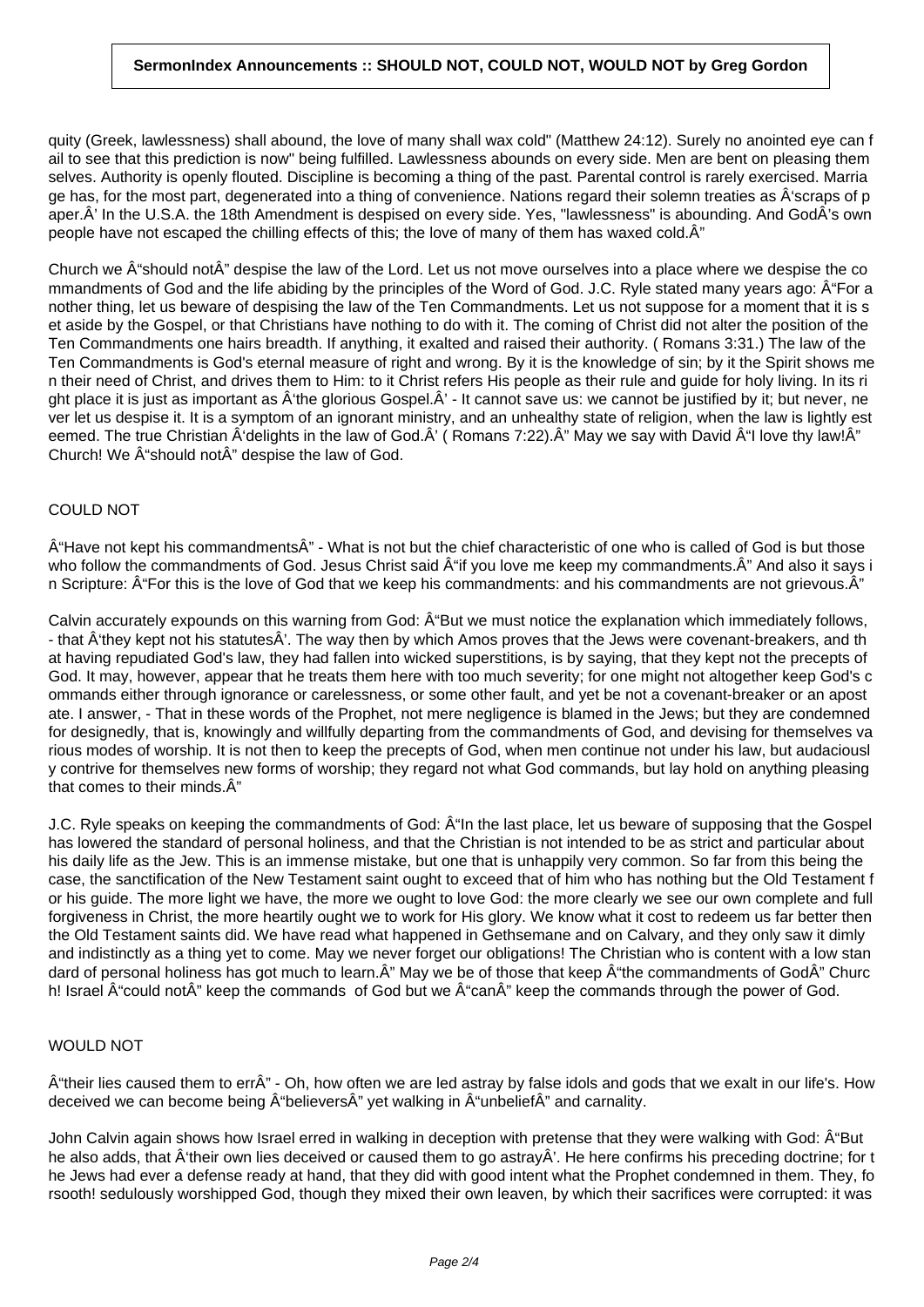# **SermonIndex Announcements :: SHOULD NOT, COULD NOT, WOULD NOT by Greg Gordon**

not their purpose to spend their substance in vain, to undergo great expenses in sacrifices, and to undertake much labo ur, had they not thought that it was service acceptable to God! As then the pretense of good intention, (as they say,) eve r deceives the unbelieving, the Prophet condemns this pretense, and shows it to be wholly fallacious, and of no avail.  $\hat{A}$ 'l t is nothing, $\hat{A}'$  he says,  $\hat{A}'$ that they pretend before God some good intention; their own lies deceive them. $\hat{A}'\hat{A}''$ 

Israel in itÂ's day  $\hat{A}$ "would not $\hat{A}$ " walk in the ways of God and the Church in our day is following that path of deception. Is rael believed they were following God but it was a farce and deception. They would not walk in the ways there were right and found the lack of power to do so. God desires His Church to walk worthy of the gospel of the Lord Jesus Christ. Ma y we not as Israel of old did:  $\hat{A}$ "But ye gave the Nazarites wine to drink; and commanded the prophets, saying, Prophesy not.Â" What a terrible day it is when the Â"voice of GodÂ" is being dampened by the voices of mere men. We need to ta ke of the veil of Â"pretenseÂ" before God and be honest before Him of our need to hear from Him in these perilous hour s of the Church age. A For the grace of God that bringeth salvation hath appeared to all men. Teaching us that, denying ungodliness and worldly lusts, we should live soberly, righteously, and godly in this present world. Looking for that bless ed hope, and the glorious appearing of the great God and our Saviour Jesus Christ; who gave Himself for us, that he mi ght redeem us from all iniquity. $\hat{A}$ "

## **Re: SHOULD NOT, COULD NOT, WOULD NOT by Greg Gordon, on: 2007/5/8 15:17**

Greg,

I so look forward to your personal "Articles". Is it possible that you could put "Articles" on the main page. Not sure if they were there before or not.

#### Brother Julian

#### **Re: - posted by sermonindex (), on: 2007/5/8 18:09**

Quote:

-------------------------Is it possible that you could put "Articles" on the main page. Not sure if they were there before or not. -------------------------

Brother,

Thank you for your encouragment. I might put one link to the list of the articles I have written here: ARTICLES BY GREG GORDON: Archive. But I will probably not get a whole section up for it. I am glad you are being blessed and encouraged by the articles.

## **Re: SHOULD NOT, COULD NOT, WOULD NOT by Greg Gordon - posted by crsschk (), on: 2007/5/8 23:53**

Quote:

--------------J.C. Ryle speaks on keeping the commandments of God: Â n the last place, let us beware of supposing that the Gospel has lowere d the standard of personal holiness, and that the Christian is not intended to be as strict and particular about his daily life as the Jew. This is an immen se mistake, but one that is unhappily very common. So far from this being the case, the sanctification of the New Testament saint ought to exceed that of him who has nothing but the Old Testament for his guide.

-------------------------

For I say unto you, That except your righteousness shall exceed the righteousness of the scribes and Pharisees, ye shal l in no case enter into the kingdom of heaven. Mat 5:20

This is sobering to dwell own brother ...

#### Quote:

-------------------------As then the pretense of good intention, (as they say,) ever deceives the unbelieving, the Prophet condemns this pretense, and sho ws it to be wholly fallacious, and of no avail. Â'lt is nothing,Â' he says, Â'that they pretend before God some good intention; their own lies deceive the